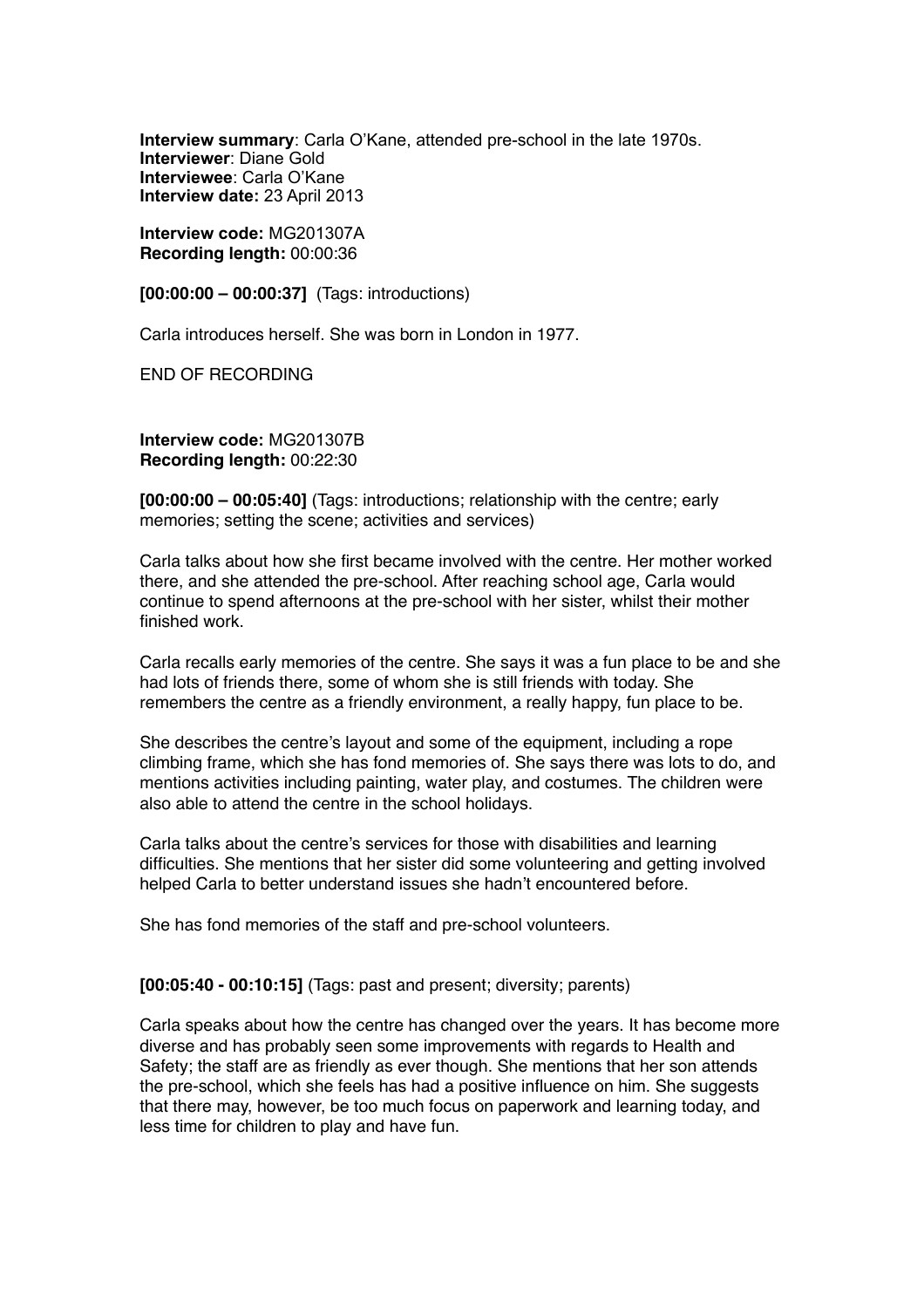Carla mentions that other parents have fond memories of the pre-school, having attended themselves, and that is why they've sent their children there.

## **[00:10:15 - 00:18:54]** (Tags: staff; environment)

She speaks about her mother's upcoming retirement, having worked at the centre for some 35 years. She manages the pre-school, having taken over from Ann Jennings who is a close friend of the family.

Carla then talks a little more about the staff. She shares her memories of Ann Jennings and recalls only one man working in the pre-school. She describes the environment as very connected, with staff tending to stay for long periods.

Carla reiterates that staff today seem to have more paperwork and perhaps a bit too much pressure on them. She feels that children should have more time to play and enjoy themselves at this age, but nevertheless feels that the staff have created a positive environment for the children.

**[00:18:54 - 00:22:30]** (Tags: key events; Queen Mother visit; centenary)

Carla speaks about the Queen Mother visiting the centre in the '80s [1988]. She was not present, but recalls everyone feeling nervous about her arrival and seeing pictures of it in the newspapers and on the News.

Carla expresses her pleasure at being involved in the Centenary event. She recalls the nurses running the pre-school in their white gowns and finds it fascinating that the pre-school is still going today. She also mentions staff parties and celebrations, such as when her mother had been there for 25 years.

END OF RECORDING

**Interview code:** MG201307C **Recording length:** 00:20:38

**[00:00:00 – 00:05:45]** (Tags: past and present; centre services; community)

Carla speaks more about changes over the years, and feels that there has been many. She isn't sure if it's just how she recalls things, but thinks perhaps there used to be more going on. She mentions various services - the Stroke Club, pre-school, Women's Health and a chiropodist. She says that there was a medical team who moved to the Royal Northern.

Carla also suggests that the community spirit was stronger in the past, and she is no longer familiar with everyone she sees in the centre. She thinks that the café going has contributed to this - she says it was a such a nice place and everyone used to go there. Carla shares fond memories of the café in more detail.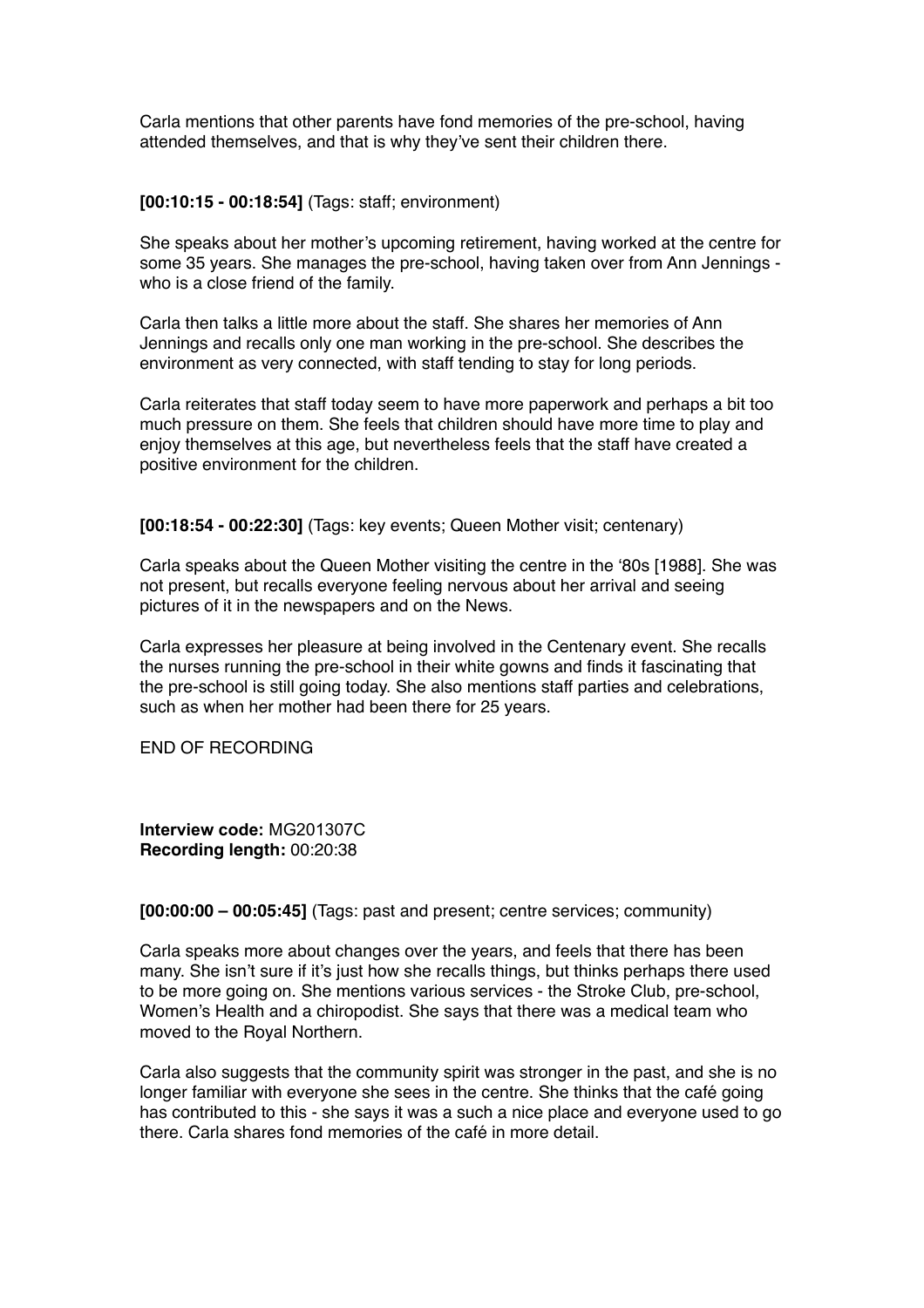**[00:05:45 – 00:12:45]** (Tags: community relationships)

Carla recalls forming friendships with members of the Stroke Club, which she gained a lot from and which helped her to understand and be sensitive towards differences. She was able to form such friendships due to the close interaction between everyone at the centre.

Carla isn't sure whether she has lost her personal connection with the centre, or whether that sense of connection has just changed over time in general.

She discusses how there were many regular faces at the centre when she was a child, and recalls some particular characters.

**[00:12:45 – 00:20:38]** (Tags: diversity; parents, involving parents)

She says that the pre-school school is very diverse now, in terms of staff and children, and discusses ethnicity and religion. Carla feels that everyone is equal there.

Carla speaks about current ways in which the centre involves parents, including summer and Christmas parties and newsletters.

END OF RECORDING

## **Interview code:** MG201307D

**Recording length:** 00:09:39 (Tags: early memories; past and present; community; centre services; future of the centre)

Carla shares her memories of a large concrete paddling pool. She speaks about contemporary concerns surrounding health and safety and child welfare and draws contrasts between the relaxed atmosphere of her childhood, which perhaps felt like a safer time.

Carla speaks about how she sometimes sees those she attended the pre-school with, now adults, in the community. She says you often hear updates about people from the centre, and how her mother still receives cards from some of the parents.

She speaks about medical services and recollected visiting the dentist at the centre, as well as giving blood there when she was a teenager.

Looking to the future, Carla wishes that things could be more like her recollections of childhood, or offering a more relaxed environment whilst ensuring children's safety. She sums up Manor Gardens as 'one big, fond, happy memory', with 'such lovely people … throughout the years.'

END OF RECORDING